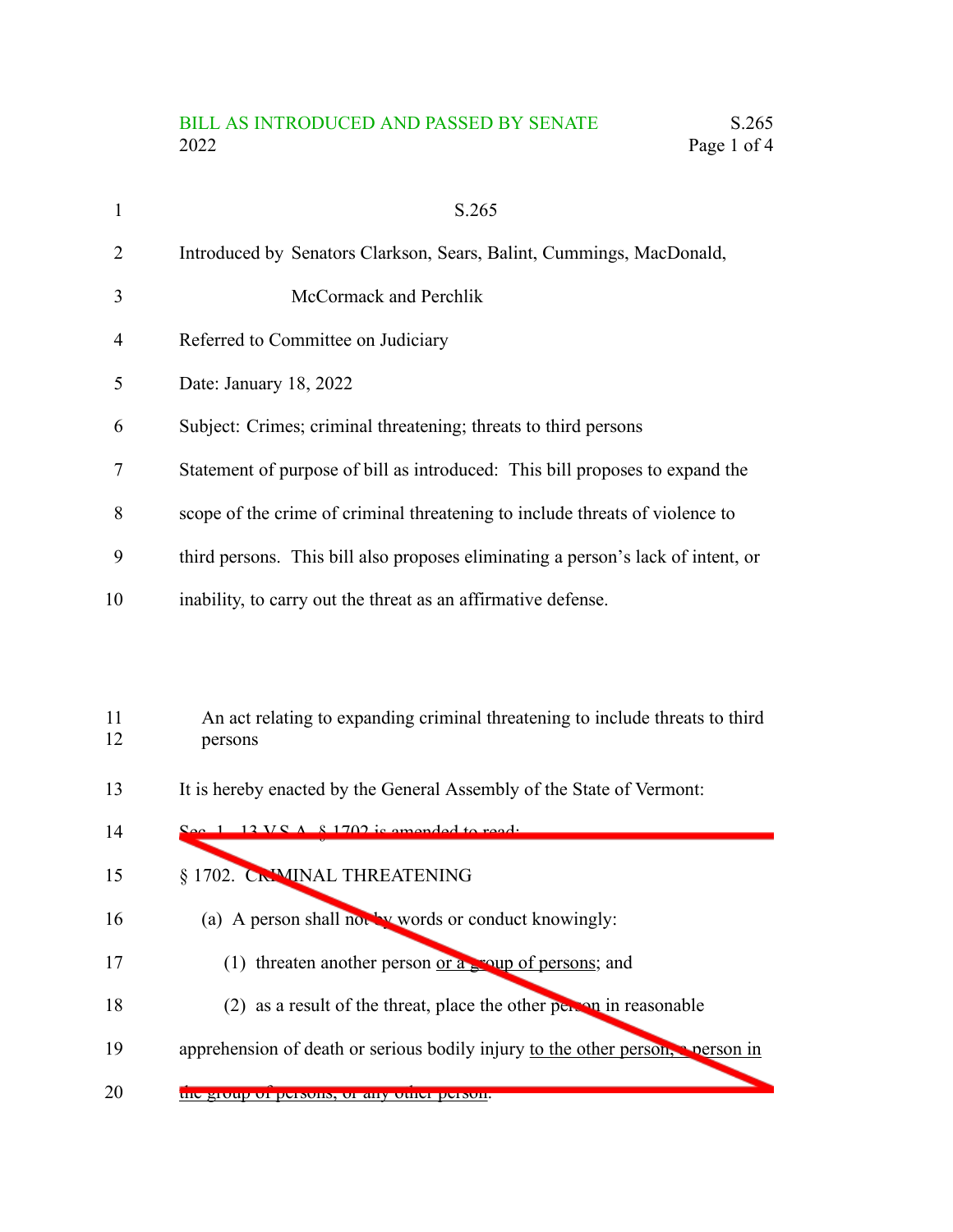| 1  | A person who riotates subsection (a) of this section shall be imprison                        |
|----|-----------------------------------------------------------------------------------------------|
| 2  | not note than one year or fined not more than \$1,000.00, or both.                            |
| 3  | (c) $\lambda$ person who violates subsection (a) of this section with the intent to           |
| 4  | prevent another person from reporting to the Department for Children and                      |
| 5  | Families the suspected abuse or neglect of a child shall be imprisoned not                    |
| 6  | more than two years or fined not more than \$1,000.00, or both.                               |
| 7  | (d) A person who violates subsection (a) of this section by making a threat                   |
| 8  | that places any person in reasonable apprehension that death or serious bodily                |
| 9  | injury will occur at a place of public accommodation shall be imprisoned not                  |
| 10 | more than five years or fined not more than \$5,000.00, or both.                              |
| 11 | (e) As used in this section:                                                                  |
| 12 | (1) "Serious bodily injury" shall have has the same meaning as in                             |
| 13 | section 1021 of this title.                                                                   |
| 14 | (2) "Threat" and "threaten" shall $\underline{do}$ not inclube constitutionally               |
| 15 | protected activity.                                                                           |
| 16 | $(3)$ "Place of public accommodation" has the same meaning as in 9                            |
| 17 | V.S.A. $§$ 4501.                                                                              |
| 18 | $\left(\frac{e}{f}\right)$ Any person charged under this section who is under 18 years of age |
| 19 | shall be adjudicated as a juvenile delinquent.                                                |
| 20 | $(f)(g)$ It shall not be an affirmative defense to a charge under this section                |
| 21 | that the person the not have the ability to early out the threat of the not                   |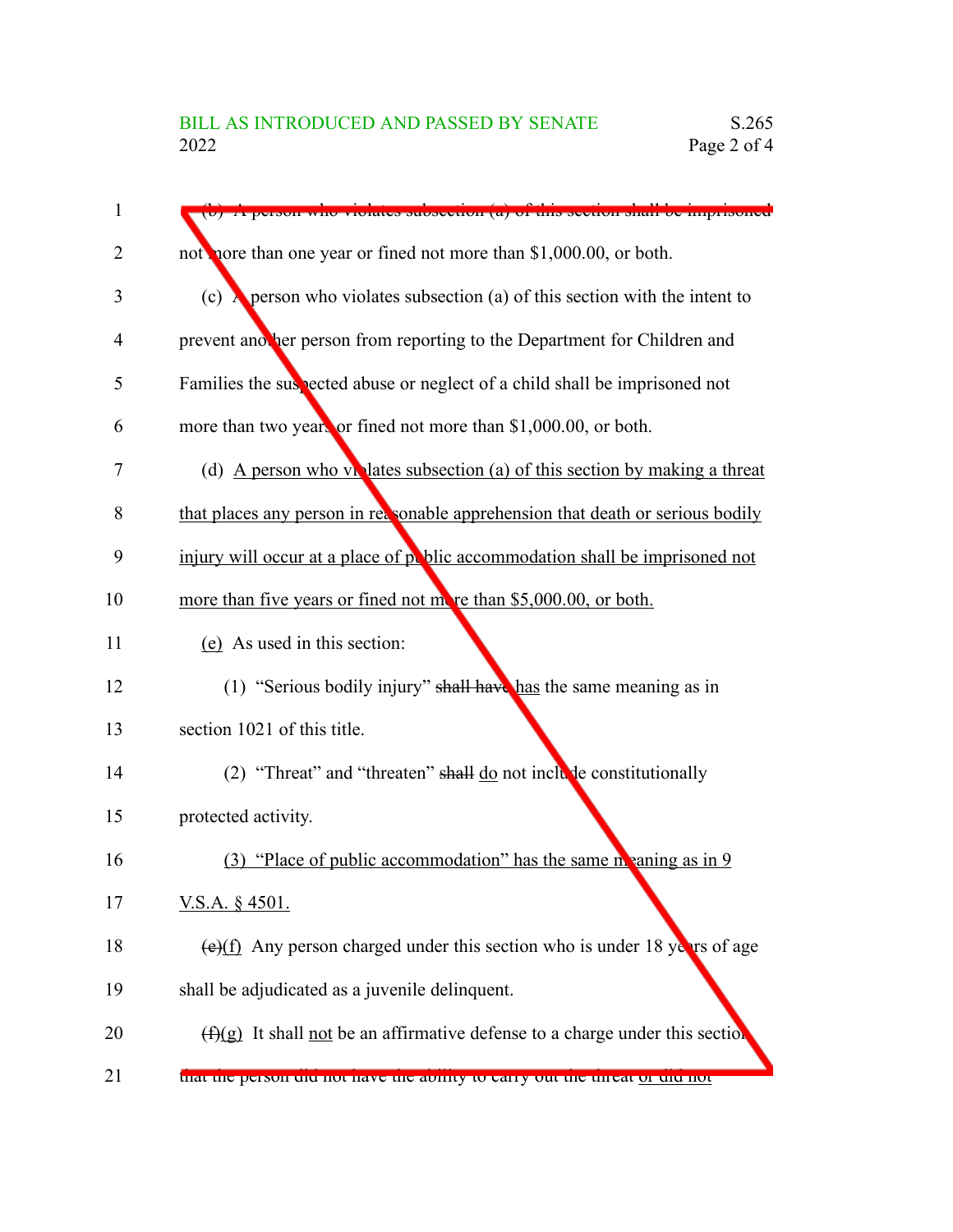- carry out the threat. The burden shall be on the defender 1
- prove the affirmative defense by a preponderance of the evidence. 2
- Sec. 2. EFFECTIVE DATE 3
- This act shall take effect on passage. 4

*Sec. 1. 13 V.S.A. § 1702 is amended to read:*

*§ 1702. CRIMINAL THREATENING*

*(a) A person shall not by words or conduct knowingly:*

*(1) threaten another person or a group of particular persons; and*

*(2) as a result of the threat, place the other person in reasonable apprehension of death or serious bodily injury to the other person, a person in the group of particular persons, or any other person.*

*(b) A person who violates subsection (a) of this section shall be imprisoned not more than one year or fined not more than \$1,000.00, or both.*

*(c) A person who violates subsection (a) of this section with the intent to prevent another person from reporting to the Department for Children and Families the suspected abuse or neglect of a child shall be imprisoned not more than two years or fined not more than \$1,000.00 \$2,000.00, or both.*

*(d) A person who violates subsection (a) of this section by making a threat that places any person in reasonable apprehension that death or serious bodily injury will occur at a public or private school; postsecondary education institution; place of worship; polling place during election activities; the Vermont State House; or any federal, State, or municipal building shall be imprisoned not more than two years or fined not more than \$2,000.00, or both.*

*(e) A person who violates subsection (a) of this section with the intent to terrify, intimidate, or unlawfully influence a person to prevent that person from complying with State laws or rules, State court or administrative orders, or State executive orders shall be imprisoned not more than two years or fined not more than \$2,000.00, or both.*

*(f) As used in this section:*

*(1) "Serious bodily injury" shall have has the same meaning as in section 1021 of this title.*

*(2) "Threat" and "threaten" shall do not include constitutionally protected activity.*